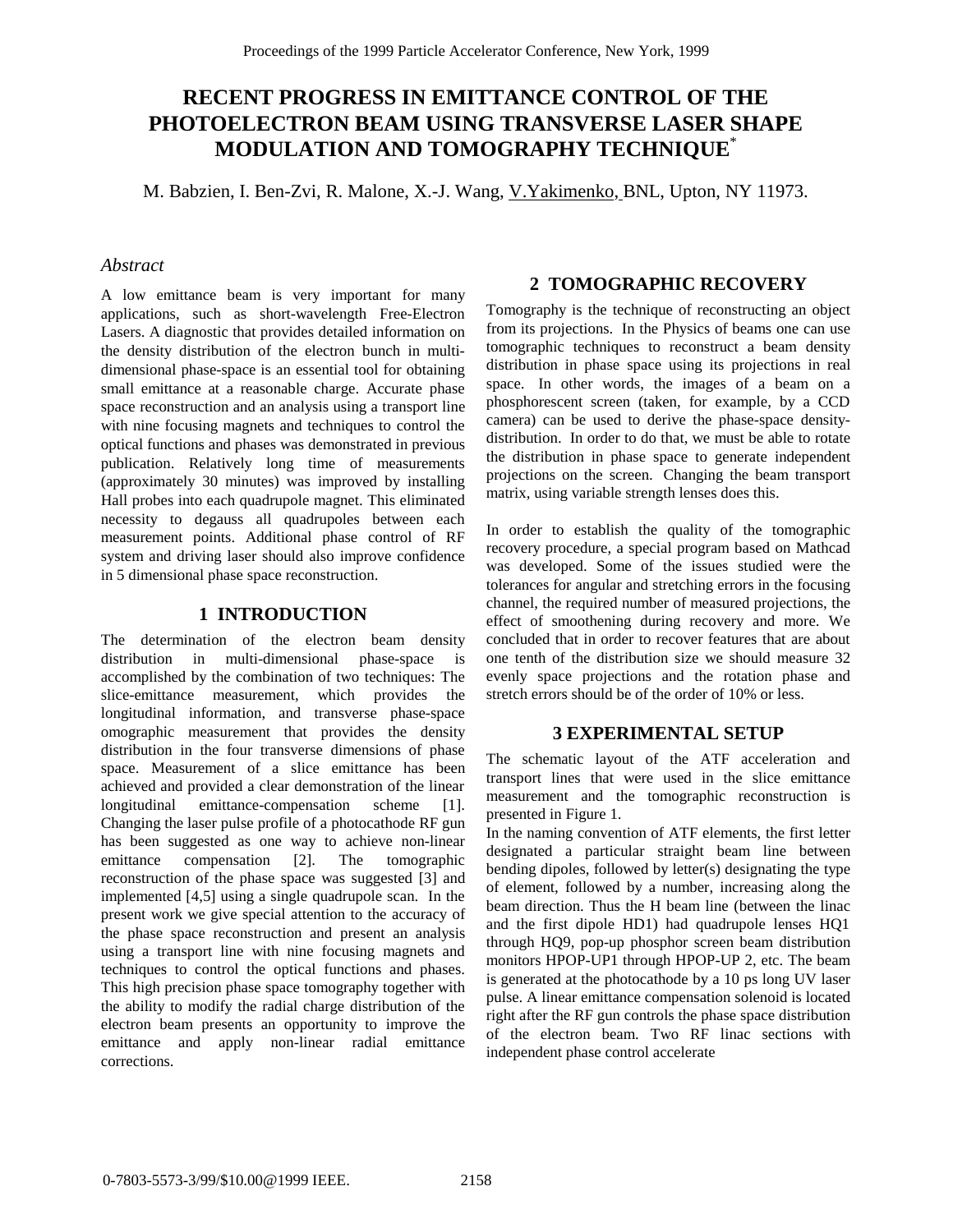

**Figure 1.** Schematic layout of the ATF accelerator system components used in the slice emittance measurement and the tomographic analysis.

beam from 5 MeV to approximately 50 MeV. The phase of the second section is controlled independently by a motor controlled phase shifter. The H straight line with nine quadrupoles (HQ1 to HQ9) was used to generate rotations (phase advance) without a change in the beam size (constant optical functions). A beam profile monitor (BPM5) was used to measure the projection. The tomographic recovery procedure determines the phase space distribution at HPOP-UP1. The high energy beam is bent horizontally by a 20 degrees dipole magnet and a small slice in energy may be selected by a variable aperture slit. Additional beam diagnostics, located downstream of the slit provide charge and profile information.

# **4 IMPLEMENTATION OF THE GAUSSMETERS**



**Figure 2.** Photo of the DC gaussmeter.

DC gaussmeters were installed into each of the nine quadrupole magnets that we are using to control phase space rotation. This allows us set quadrupole current to desired value and measure actual gradient that effects the beam. Some problem occur during tests:

- 1. Noise from pulsed RF system was limiting the magnet field measurement accuracy. It was resolved by using rechargeable batteries to power hall probe.
- 2. The measured quadrupole field error was so far from calculated value that the resulting tune was unacceptable. The two solutions were used to address this issue: partial (fast) degaussing or second iteration for current setting.
- 3. The magnet power supplies noise limits accuracy of phase control. This problem is currently under investigation.

#### **5 MEASUREMENT PROCEDURE**

The tomographic measurement can be broken into a few steps [6].

1. The first step of the tomographic analysis is a measurement of the initial conditions of he electron beam at the linac's exit. The variation of the beam size as a function of current in the first triplet is used to match the optical functions in two directions. In the first step, the graphics window shows the beam size in the X and Y planes as a function of the triplet current. One can observe the fluctuations of the beam size and get a measure of the stability of the system.

2. In the second step, we calculate tunes for the justmeasured initial conditions of the beam. A simplex method is used to match the required phase advance and keep the electron-beam conditions at the end of the transport line nearly constant. At this stage, the graphical window shows the variation of the optical functions vs. position along the transport line for each selected value of the phase advance.